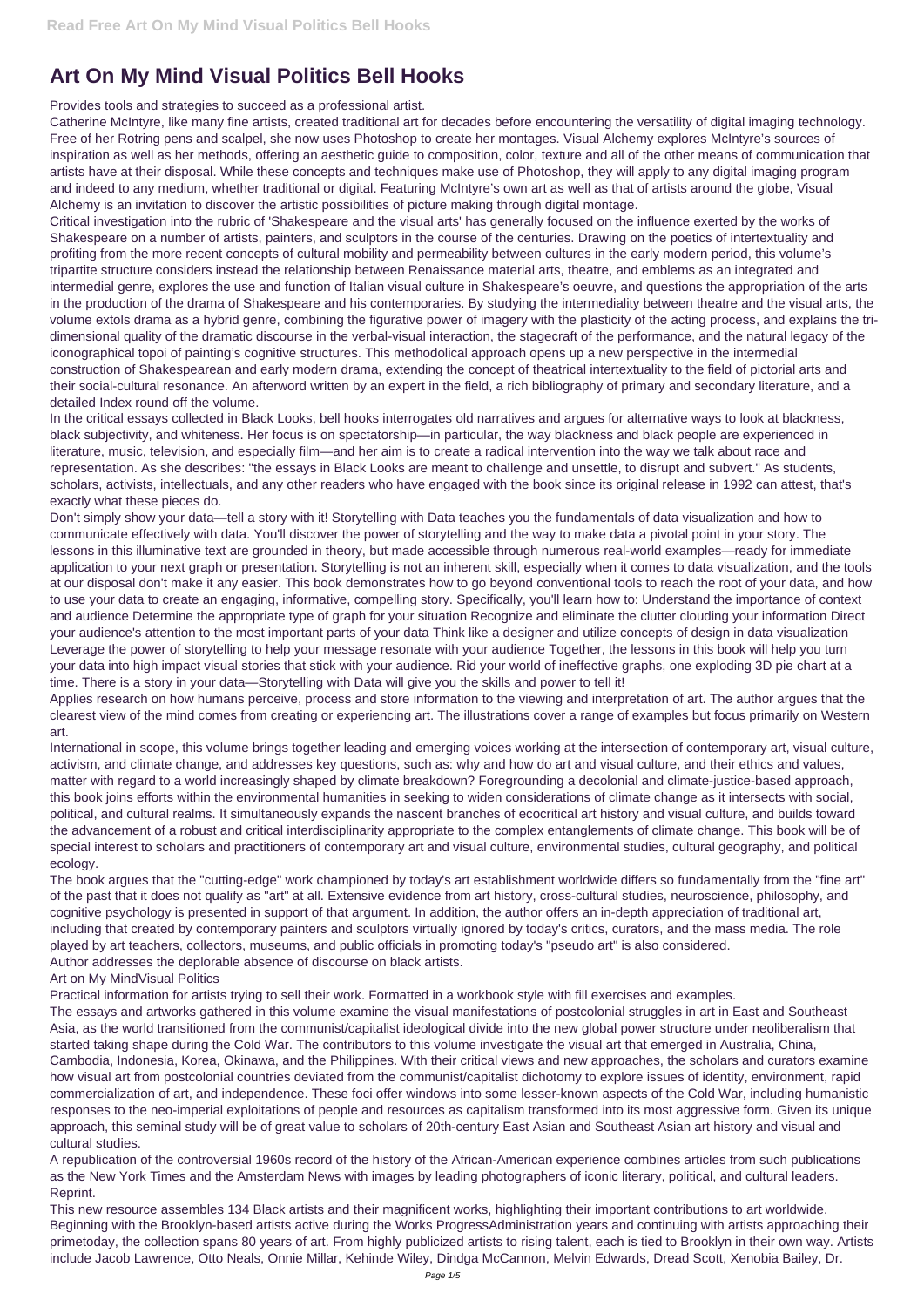First published in 1990, Michele Wallace's Invisibility Blues is widely regarded as a landmark in the history of black feminism. Wallace's considerations of the black experience in America include recollections of her early life in Harlem; a look at the continued underrepresentation of black voices in politics, media, and culture; and the legacy of such figures as Zora Neale Hurston, Toni Cade Bambara, Toni Morrison,and Alice Walker. Wallace addresses the tensions between race, gender, and society, bringing them into the open with a singular mix of literary virtuosity and scholarly rigor. Invisibility Blues challenges and informs with the plain-spoken truth that has made it an acknowledged classic. An invaluable reference, this book provides insights, suggestions, examples, and resources intended to demystify the arcane world of art print marketing. Barney Davey has authored this handbook of practical advice to help visual artists succeed in the print market. The book is a result of his experiences and perspective culled from advising and observing leading art publishers and print artists in three decades. It details how artists can use the print market to take control of their career and create a profitable business putting their original work into prints. The wealth of benefits for visual artists in the print market include: secondary income from reproducing originals into prints; third stream income from licensing; greater awareness for their work; growing their collector base; diversifying their pricing and portfolio and keeping pace with demand for their originals. Given these advantages, it is surprising to find other business and marketing books for artists offer scant coverage of the print market. The paucity of print market information makes the book's insider insights priceless. Any visual artist with the desire to enjoy commercial success will find this book useful, inspiring and informative.

Vivian Schuyler Key, Kay Brown, Russell Frederick, and many more. Seven chapters highlight overarching themes that connect the artists, besides their Brooklyn connections. A foreword by New York City's "first lady," Chirlane McCray, marks the importance of Brooklyn's Black creators within the city's art community.

Texts by established and emerging writers who address the social and political dimensions of art and art writing in the contemporary context. Fires burn around the world. Systemic discrimination persists, precarity is increasing, and the modern democratic project faces challenges from all sides. Art writing helps us to understand art, which in turn helps us to understand such crises. But art writing itself is in crisis. Newspapers and magazines offer fewer channels than ever for independent art criticism, persistent institutional biases exclude the positions of many, and a proliferation of platforms presents opportunities and challenges in equal measure. This volume presents writing by established and emerging writers who address the social and political dimensions of art and art writing in the contemporary context and the ways in which new art writing and publishing practices promote critical engagement among readerships as never before.

Images are inscribed in the memory more easily than words, and some remain with the viewer for a lifetime. Combining hindsight, insight and foresight, the chapters in this book turn a spotlight onto various aspects of health, social work and socially engaged arts practice. The visual imagination is evoked in this book to help practitioners see beneath the surface of contentious and problematic issues facing human services today. Risk assessment, child sexual abuse, work-life balance, old age, dementia, substance misuse, recovery, sex work, homelessness, isolation, biography, death and dying, grief, loss, vulnerability, care, and the function of the museum as a preserver of memory, all come under the sustained gaze and examination of the contributors. Grounded in the arts and humanities, the visual sense as a gateway to empathy is explored throughout these chapters. References are included to visual art, curating dramatic performance, poetry, film, dance, photography, diary entries, and public exhibitions. In an age when people increasingly compose their lives by staring into various screens, this book celebrates the visual modality that can humanise services with 'human-seeings'. This book was originally published as a special issue of the Journal of Social Work Practice.

In Homegrown, cultural critics bell hooks and Amalia Mesa-Bains reflect on the innate solidarity between Black and Latino culture. Riffing on everything from home and family to multiculturalism and the mass media, hooks and Mesa-Bains invite readers to re-examine and confront the polarizing mainstream discourse about Black-Latino relationships that is too often negative in its emphasis on political splits between people of color. A work of activism through dialogue, Homegrown is a declaration of solidarity that rings true even ten years after its first publication. This new edition includes a new afterword, in which Mesa-Bains reflects on the changes, conflicts, and criticisms of the last decade.

A kaleidoscopic survey of black satire in 20th- and 21st-century American art In this groundbreaking study, Richard J. Powell investigates the visual forms of satire produced by black artists in 20th- and 21st-century America. Underscoring the historical use of visual satire as antiracist dissent and introspective critique, Powell argues that it has a distinctly African American lineage. Taking on some of the most controversial works of the past century—in all their complexity, humor, and provocation—Powell raises important questions about the social power of art. Expansive in both historical reach and breadth of media presented, Going There interweaves discussions of such works as the midcentury cartoons of Ollie Harrington, the installations of Kara Walker, the paintings of Robert Colescott, and the movies of Spike Lee. Other artists featured in the book include David Hammons, Arthur Jafa, Beverly McIver, Howardena Pindell, Betye Saar, and Carrie Mae Weems. Thoroughly researched and rich in context, Going There is essential reading in the history of satire, racial politics, and contemporary art. Contrary to popular belief, the practice of art isn't just a product of innate talent or artistic vision; artwork emerges from an intentionally constructed and maintained artistic practice. Developed from interviews with more than 75 mid-career artists, Creative Practices for Visual Artists examines the methods and approaches highly successful artists use to stay creatively robust for a lifetime. Offering practical strategies and concrete solutions, it also looks at the impacts of digital and social media, as well as recent changes in the educational system that can hinder the formation of a strong artistic practice. Artist and educator Kenneth Steinbach addresses key issues such as: the role of embodied research and non-objective experimentation; reframing one's approach to studio time; forms of productive conflict; the positive role of anxiety; and the importance of failure for the artist. The book will be useful to students and emerging artists, the instructors that teach them, and established artists looking to develop stronger studio habits. The companion website, www.creativepracticesbook.com, provides links to

artists' websites and further information.

The Routledge Companion to Photography and Visual Culture is a seminal reference source for the ever-changing field of photography. Comprising an impressive range of essays and interviews by experts and scholars from across the globe, this book examines the medium's history, its central issues and emerging trends, and its much-discussed future. The collected essays and interviews explore the current debates surrounding the photograph as object, art, document, propaganda, truth, selling tool, and universal language; the perception of photography archives as burdens, rather than treasures; the continual technological development reshaping the field; photography as a tool of representation and control, and more. One of the most comprehensive volumes of its kind, this companion is essential reading for photographers and historians alike.

This collection provides a transnational, interdisciplinary perspective on artistic responses to war from 1914 to the present, analysing a broad selection of the rich, complex body of work which has emerged in response to conflicts since the Great War. Many of the creators examined here embody the human experience of war: first-hand witnesses who developed a unique visual language in direct response to their role as victim, soldier, refugee, resister, prisoner and embedded or official artist. Contributors address specific issues relating to propaganda, wartime femininity and masculinity, women as war artists, trauma, the role of art in soldiery, memory, art as resistance, identity and the memorialisation of war.

What's the significance of a Freudian slip? Is there a difference between men's and women's brain chemestry? Does hypnosis really work? The Secret Language of the Mind explores in fascinating detail the intriguing and ongoing mysteries about why and who we are. Over 200 fullcolor and b&w illustrations.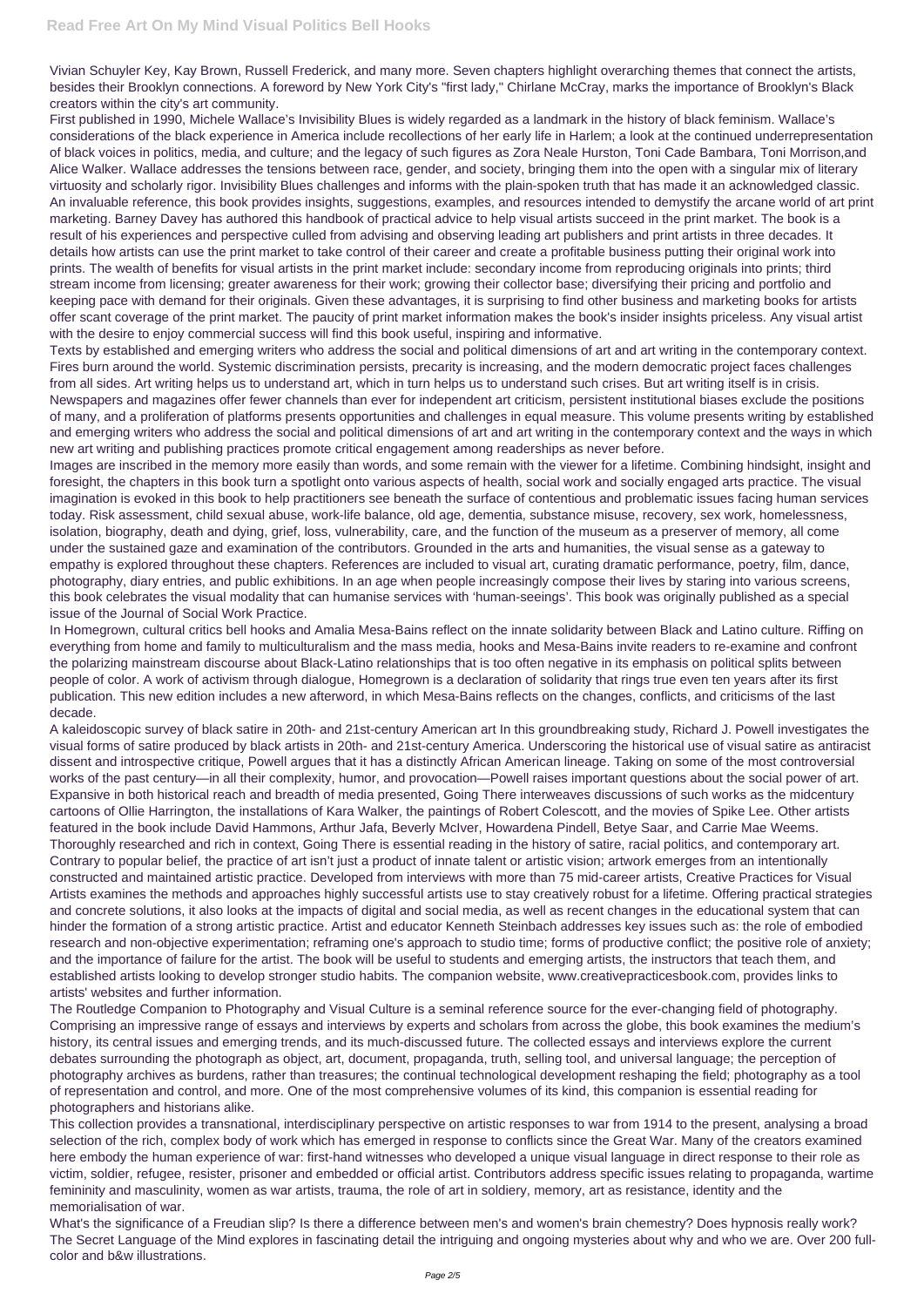## **Read Free Art On My Mind Visual Politics Bell Hooks**

The arts sector is of vital importance to the global economy and students aspiring to a career in the visual arts are increasingly required to gain an understanding of the business side of the arts world. This textbook introduces the field of arts management with a focus on visual arts. Visual Arts Management provides the first comprehensive textbook to the art business. The book covers the full range of the art world from contemporary galleries, secondary market, auction houses, art fairs, and museums. Topics include overviews of the distinct sectors of the business, but also delves in to technical topics: curatorship, antiques, cultural heritage compliance, marketing, art criticism, taxation, customs, insurance, transportation, appraising, conservation, and connoisseurship. Each chapter concludes with a real-world case study to provide cautionary tales of the dangers and pitfalls of the art business. This unique textbook, authored by an experienced instructor, presents a global perspective on the rapidly developing art business in a way that is relevant for arts management classes and art professionals worldwide.

Seeing Differently offers a history and theory of ideas about identity in relation to visual arts discourses and practices in Euro-American culture, from early modern beliefs that art is an expression of an individual, the painted image a "world picture" expressing a comprehensive and coherent point of view, to the rise of identity politics after WWII in the art world and beyond. The book is both a history of these ideas (for example, tracing the dominance of a binary model of self and other from Hegel through classic 1970s identity politics) and a political response to the common claim in art and popular political discourse that we are "beyond" or "post-" identity. In challenging this latter claim, Seeing Differently critically examines how and why we "identify" works of art with an expressive subjectivity, noting the impossibility of claiming we are "post-identity" given the persistence of beliefs in art discourse and broader visual culture about who the subject "is," and offers a new theory of how to think this kind of identification in a more thoughtful and self-reflexive way. Ultimately, Seeing Differently offers a mode of thinking identification as a "queer feminist durational" process that can never be fully resolved but must be accounted for in thinking about art and visual culture. Queer feminist durationality is a mode of relational interpretation that affects both "art" and "interpreter," potentially making us more aware of how we evaluate and give value to art and other kinds of visual culture.

" The first edition of this bestseller was featured inThe New York TimesandThe Boston Globefor its groundbreaking research on the positive effects of art education on student learning across the curriculum. Capitalizing on observations and conversations with educators who have used the Studio Thinking Framework in diverse settings, this expanded edition features new material, including: The addition ofExhibitionsas a fourth Studio Structure for Learning (along with Demonstration-Lecture, Students-at-Work, and Critique). Explanation and examples of the dispositional elements of each Habit, includingskill, alertness(noticing appropriate times to put skills to use), andinclination(the drive or motivation to employ skills). A chart aligning Habits to the English Language Arts and Mathematics Common Core. Descriptions of how the Framework has been used inside and outside of schools incurriculum planning, teaching,andassessmentacross arts and non-arts disciplines. A full-color insert with new examples of student art. Studio Thinking 2will help advocates explain arts education to policymakers, help art teachers develop and refine their teaching and assessment practices, and assist educators in other disciplines to learn from existing practices in arts education. Lois Hetlandis professor and chair of art education at Massachusetts College of Art and Design and senior research affiliate at Project Zero, Harvard Graduate School of Education.Ellen Winneris professor and chair of psychology at Boston College and a senior research associate at Project Zero.Shirley Veenemais an instructor in visual arts at Phillips Academy in Andover, Massachusetts.Kimberly M. Sheridanis an assistant professor in the College of Education and Human Development and the College of Visual and Performing Arts at George Mason University. "Our decade of using the Studio Thinking Framework in California's schools positions us for success in this new era because of the foundation of reflective, creative, and critical thinking developed in our schools and districts." —From the Foreword to the Second Edition byLouise Music, Executive Director of Integrated Learning, Alameda County Office of Education, Hayward, CA "Studio Thinking[is] a vision not only of learning in the arts but what could be learning most anywhere." —From the Foreword to the First Edition byDavid N. Perkins, Professor of Education, Harvard Graduate School of Education, and Senior Co-Director of Harvard Project Zero Praise for the First Edition ofStudio Thinking— "Winner and Hetland have set out to show what it means to take education in the arts seriously, in its own right." —The New York Times "This book is very educational and would be helpful to art teachers in promoting quality teaching in their classrooms." —School Arts Magazine "Studio Thinkingis a major contribution to the field." —Arts & Learning Review "The research inStudio Thinkingis groundbreaking and important because it is anchored in the actual practice of teaching artists.... The ideas inStudio Thinkingcontinue to provide a vehicle with which to navigate and understand the complex work in which we are all engaged." —Teaching Artists Journal "Hetland and her colleagues reveal dozens of practical measures that could be adopted by any arts program, inside or outside of the school.... This is a bold new step in arts education." —David R. Olson, Professor Emeritus, University of Toronto "Will be at the top of the list of essential texts in arts education. I know of no other work in art education with this combination of authenticity and insight." —Lars Lindström, Stockholm Institute of Education "The eight studio habits of mind should become a conceptual framework for all preservice art education programs; this book should be read by all early and experienced art educators." —Mary Ann Stankiewicz, The Pennsylvania State University " Bringing together an international range of scholars, as well as filmmakers and curators, this book explores the rich variety in form and content of the contemporary art documentary. Since their emergence in the late 1940s as a distinct genre, documentaries about the visual arts have made significant contributions to art education, public television, and documentary filmmaking, yet they have received little scholarly attention from either art history or film studies. Documenting the Visual Arts brings that attention to

Rock Art and the Wild Mind presents a study of Mesolithic rock art on the Scandinavian peninsula, including the large rock art sites in Alta, Nämforsen and Vingen. Hunters' rock art of this area, despite local styles, bears a strong commonality in what it depicts, most often terrestrial big game in diverse confrontations with the human realm. The various types of compositions are defined as visual thematizations of the enigmatic relationship between humans and big game animals. These thematizations, here defined as motemes, are explained as being products of the Mesolithic mind 'in action', observed through repetitions, variations and transformations of a number of defined motemes. Through a transformational logic, the transition from 'animic' to 'totemic' rock art is observed. Totemic rock art reaches a peak during the final stages of the Late Mesolithic, and it is suggested that this can be interpreted as representing an increasing focus on human society towards the end of this era. The move from animism to totemism is explained as being part of the overall social development on the Scandinavian peninsula. This book will be of interest to students of rock art generally and scholars working on the historical developments of prehistoric hunter-gatherers in northern Europe. It will also appeal to students and academics in the fields of art history and aesthetics and to those interested in the work of Lévi-Strauss.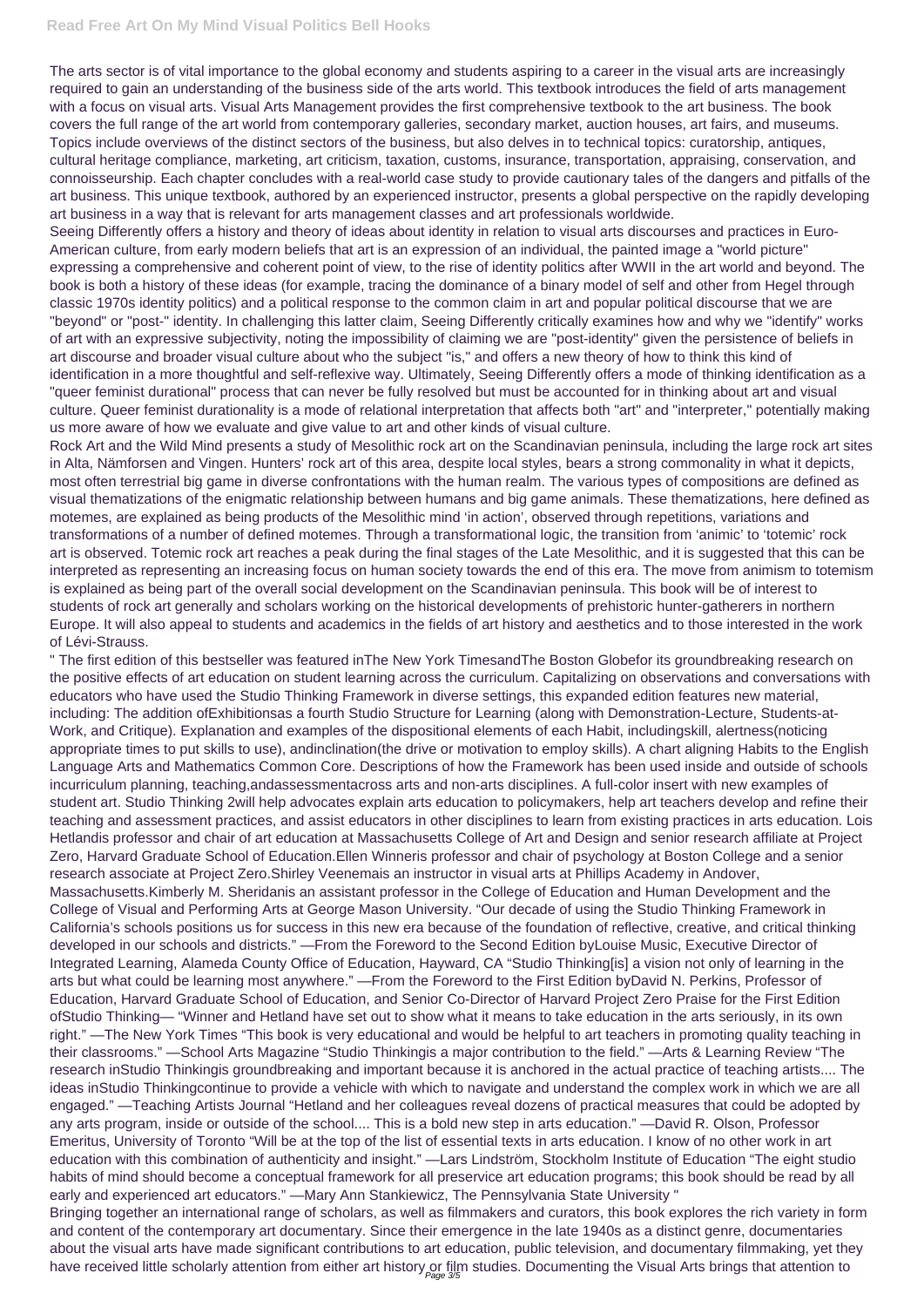the fore. Whether considering documentaries about painting, sculpture, photography, performance art, site-specific installation, or fashion, the chapters of this book engage with the key question of intermediality: how film can reframe other visual arts through its specific audio-visual qualities, in order to generate new ways of understanding those arts. The essays illuminate furthermore how art documentaries raise some of the most critical issues of the contemporary global art world, specifically the discourse of the artist, the dynamics of documentation, and the visuality of the museum. Contributors discuss documentaries by filmmakers such as Frederick Wiseman, Lynn Hershman Leeson, Jia Zhangke, and Trisha Ziff, and about artists such as Michael Heizer, Ai Weiwei, Do Ho Suh, and Marina Abramovi?. This collection of new international and interdisciplinary scholarship on visual art documentaries is ideal for students and scholars of visual arts and filmmaking, as well as art history, arts education, and media studies.

This volume explores how the visual arts are presenting and responding to Christian theology and demonstrates how modern and contemporary artists and artworks have actively engaged in conversation with Christianity. Modern intellectual enquiry has often been reluctant to engage theology as an enriching or useful form of visual analysis, but critics are increasingly revisiting religious narratives and Christian thought in pursuit of understanding our present-day visual culture. In this book an international group of contributors demonstrate how theology is often implicit within artworks and how, regardless of a viewer's personal faith, it can become implicit in a viewer's visual encounter. Their observations include deliberate juxtaposition of Christian symbols, imaginative play with theologies, the validation of non-confessional or secular public engagement, and inversions of biblical interpretation. Case studies such as an interactive Easter, glow-sticks as sacrament, and visualisation of the Bible's polyphonic voices enrich this discussion. Together, they call for a greater interpretative generosity and more nuance around theology's cultural contexts in the modern era. By engaging with theology, culture, and the visual art, this collection offers a fresh lens through which to see the interaction of religion and art. As such, it will be of great use to those working in Religion and the Arts, Visual Art, Material Religion, Theology, Aesthetics, and Cultural Studies.

Profiles and portraits of 50 artists and art entrepreneurs challenging the status quo in the art world Confidently curated by Jasmin Hernandez, the dynamic founder of Gallery Gurls, We Are Here presents the bold and nuanced work of Black and Brown visionaries transforming the art world. Centering BIPOC, with a particular focus on queer, trans, nonbinary, and BIWOC, this collection features fifty of the most influential voices in New York, Los Angeles, and beyond. Striking photography of art, creative spaces, materials, and the subjects themselves is paired with intimate interviews that engage with each artist and influencer, delving into their creative process and unpacking how each subject actively works to create a more radically inclusive world across the entire art ecosystem. A celebration of compelling intergenerational creatives making their mark, We Are Here shows a path for all who seek to see themselves in art and culture. #weareherebook

Gestalt theory and the psychology of visual perception form the basis for an analysis of art and its basic elements By applying philosophical and historical perspectives to drawing instruction, this volume demonstrates how diverse teaching methods contribute to cognitive and holistic development applicable within and beyond the visual arts. Offering a new perspective on the art and science of drawing, this text reveals the often-unrecognized benefits that drawing can have on the human mind, and thus argues for the importance of drawing instruction despite, and even due to contemporary digitalization. Given the predominance of visual information and digital media, visual thinking in and through drawing may be an essential skill for the future. As such, the book counters recent declines in drawing instruction to propose five Paradigms for teaching drawing – as design, as seeing, as experience and experiment, as expression, and as a visual language – with exemplary curricula for pre-K12 art and general education, pre-professional programs across the visual arts, and continuing education. With the aid of instructional examples, this volume dispels the misconception of drawing as a talent reserved for the artistically gifted and posits it as a teachable skill that can be learned by all. This text will be of primary interest to researchers, scholars, and doctoral students with interests in drawing theory and practice, cognition in the arts, positive psychology, creativity theory, as well as the philosophy and history of arts education. Aligning with contemporary trends such as Design Thinking, STEAM, and Graphicacy, the text will also have appeal to visual arts educators at all levels, and other educators involved in arts integration.

Since 2000, The Brooklyn Rail has been a platform for artists, academics, critics, poets, and writers in New York and abroad. The monthly journal's continued appeal is due in large part to its diverse contributors, many of whom bring contrasting and often unexpected opinions to conversations about art and aesthetics. No other publication devotes as much space to the artist's voice, allowing ideas to unfold and idiosyncrasies to emerge through open discussion. Since its inception, cofounder and artistic director Phong Bui and the Rail's contributors have interviewed over four hundred artists for The Brooklyn Rail. This volume brings together for the first time a selection of sixty of the most influential and seminal interviews with artists ranging from Richard Serra and Brice Marden, to Alex Da Corte and House of Ladosha. While each interview is important in its own right, offering a perspective on the life and work of a specific artist, collectively they tell the story of a journal that has grown during one of the more diverse and surprising periods in visual art. There is no unified style or perspective; The Brooklyn Rail's strength lies in its ability to include and champion difference. Selected and coedited by Jarrett Earnest, a frequent Rail contributor, with Lucas Zwirner, the book includes an introduction to the project by Phong Bui as well as many of the hand-drawn portraits he has made of those he has interviewed over the years. This combination of verbal and visual profiles offers a rare and personal insight into contemporary visual culture. Interviews with Vito Acconci, Ai Weiwei, Lynda Benglis, James Bishop, Chris Burden, Vija Celmins, Francesco Clemente, Bruce Conner, Alex Da Corte, Rosalyn Drexler, Keltie Ferris, Simone Forti, Andrea Fraser, LaToya Ruby Frazier, Suzan Frecon, Coco Fusco, Robert Gober, Leon Golub, Ron Gorchov, Michelle Grabner, Josephine Halvorson, Sheila Hicks, David Hockney, Roni Horn, House of Ladosha, Alfredo Jaar, Bill Jensen, Alex Katz, William Kentridge, Matvey Levenstein, Nalini Malani, Brice Marden, Chris Martin, Jonas Mekas, Shirin Neshat, Thomas Nozkowski, Lorraine O'Grady, Genesis Breyer P-Orridge, Joanna Pousette-Dart, Ernesto Pujol, Martin Puryear, Walid Raad, Dorothea Rockburne, Tim Rollins and K.O.S., Robert Ryman, Dana Schutz, Richard Serra, Shahzia Sikander, Nancy Spero, Hiroshi Sugimoto, Sarah Sze, Rirkrit Tiravanija, James Turrell, Richard Tuttle, Luc Tuymans, Kara Walker, Stanley Whitney, Jack Whitten, Yan Pei-Ming, and Lisa Yuskavage Special thanks to Furthermore, a program of the J.M. Kaplan Fund, for their support of The Brooklyn Rail. A well-rounded education in the 21st century requires not just verbal and mathematical proficiency, but also the ability to interpret, critique, create, and use visual communication on sophisticated levels. In today's visual world, it is critically important to hold an appreciation for the profound effects imagery has on individuals and the communities in which they live. Visual Communication focuses on cultivating visual and media literacy from both consumption and production points of view and introduces students to the application of intuitive intelligence to a visual context. Innovative in its field, it provides a solid theoretical overview of the most advanced thinking and research about visual communication, teaching readers how to apply theory to enhance their understanding of and work with images. This book is intended for students in visual literacy and communication courses. It can also be used in photojournalism courses and other coursework with a visual component. Individuals interested in mass media studies will likewise find the book to be a worthwhile read. The Art and Science of Making Up Your Mind presents basic decision-making principles and tools to help the reader respond efficiently and